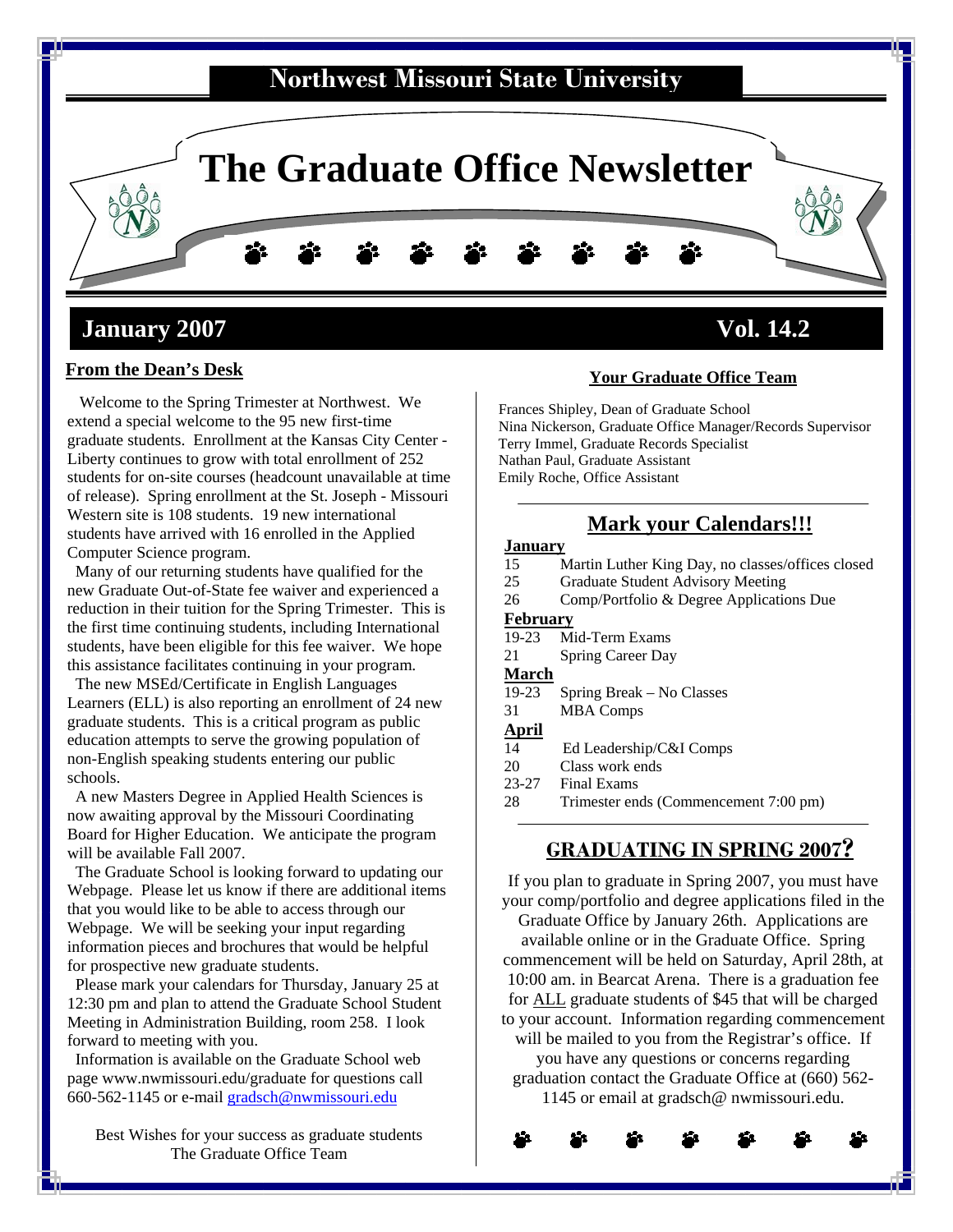### **COMP DATES**

**MBA – March 31st Curriculum & Instruction – April 14th Educational Leadership – April 14th** 

**ALL OTHER PROGRAMS-CONTACT YOUR PROGRAM DIRECTOR!** 

#### ♦**Spring 2007 Grades** ♦

Grades are found exclusively online. You will need your student ID# (919…) and password to retrieve your grades from your CatPAWS account. If you have any questions or concerns regarding your account information, please contact Computing Services at (660) 562-1131.

# **Summer and Fall 2007 Pre-Registration**

All graduate students are urged to register **at least 2 weeks prior** to the beginning of the graduate class. This will facilitate assigning computer accounts and passwords. Having this information prior to the first class meeting is essential to using materials provided through eCompanion. Graduate students can preregister by using one of the two following methods.

#### **Pre-registration**

Students who are enrolled in Spring 2007 can preregister for Summer and Fall 2007, beginning March 12th, on any computer via CatPAWS. Students must obtain their enrollment password (alternate PIN) from their advisors to enroll online. Students may also preregister by presenting a signed pre-registration form, appropriately stamped by the Graduate Office, to the Registrar's Office.

#### **Graduate Mail-In Registration**

This service is available to all graduate students. To request a mail-in registration packet call the Graduate Office at (660) 562-1144. Mail-in registration forms must be received in the Graduate Office no later than two weeks prior to the beginning of the trimester.

**This process is not recommended without advisor consultation.** 

**Registration for online (web) courses MUST be completed two weeks prior to the first day of class.** 

#### **Newsletter Suggestions**

If you have ideas for topics you would like to see in the Graduate Office Newsletter, let us know at gradsch@nwmissouri.edu

#### **GIS Grad Student Honored by Argonne National Laboratory**

 Northwest graduate student Joe Adduci recently received the Argonne Director's Award from the Argonne National Laboratory near Chicago for his role in developing state-ofthe-art technology capable of addressing radiological threats to U.S. national security.

 Adduci is enrolled in Northwest's online master's degree program in geographic information science, and works for Argonne's Environmental Science Division, which conducts applied research and development related to risk and waste management, natural resources, restoration and pollution prevention, environmental policy analysis and environmental management systems.

 Argonne National Laboratory is one of the U.S. Department of Energy's largest research centers. It is also the nation's first national laboratory, which played a key role in the development of the atomic bomb during World War II.

 Director's Award recipients are selected from among Argonne employees who have already won Pacesetter awards, which honor extraordinary efficiency and innovation.

 Adduci and colleague Bob Sullivan received Director's Award for helping develop database and GIS systems that allow for country-by-country risk assessments related to "dirty bombs" and other terrorist threats involving radiological materials.

 Both are members of an EVS team that designed and developed the Theft and Diversion Incident Analysis System for the National Nuclear Security Administration. Known as THADIAS, the system provides a comprehensive mapping and analysis tool that can be used to track the theft, loss and recovery of radiological devices and sources worldwide.

 Using relational database and geographic information system (GIS) technology, THADIAS stores key information about radiological loss, theft and recovery incidents and maps event locations and material transport routes.

 By using incident accounts from regulatory agencies and the media, THADIAS builds case histories and provides detailed information about each incident that shows its progression over time and across the globe.

 In addition to THADIAS, the team developed a GIS-based system that produces country-by-country assessments measuring the relative risk that radiological materials might be obtained by terrorists and used in an attack on U.S. interests.

*Northwest Press Release November 7, 2006* 

#### **Spring 2007 Career Day**

Spring Career Day will be held February 21, 2007 from 10:30 am to 3:30 pm in Bearcat Arena. Career Day is free for everyone and all majors are welcome and encouraged to attend. Professional attire is suggested, so dress for success and bring your resumes!

An up-to-date list of companies attending this Spring's Career Day is available online at: www.nwmissouri.edu/CAREERSERV/students/events.htm

If you have any additional questions or comments, contact the Office of Career Services at (660) 562-1250.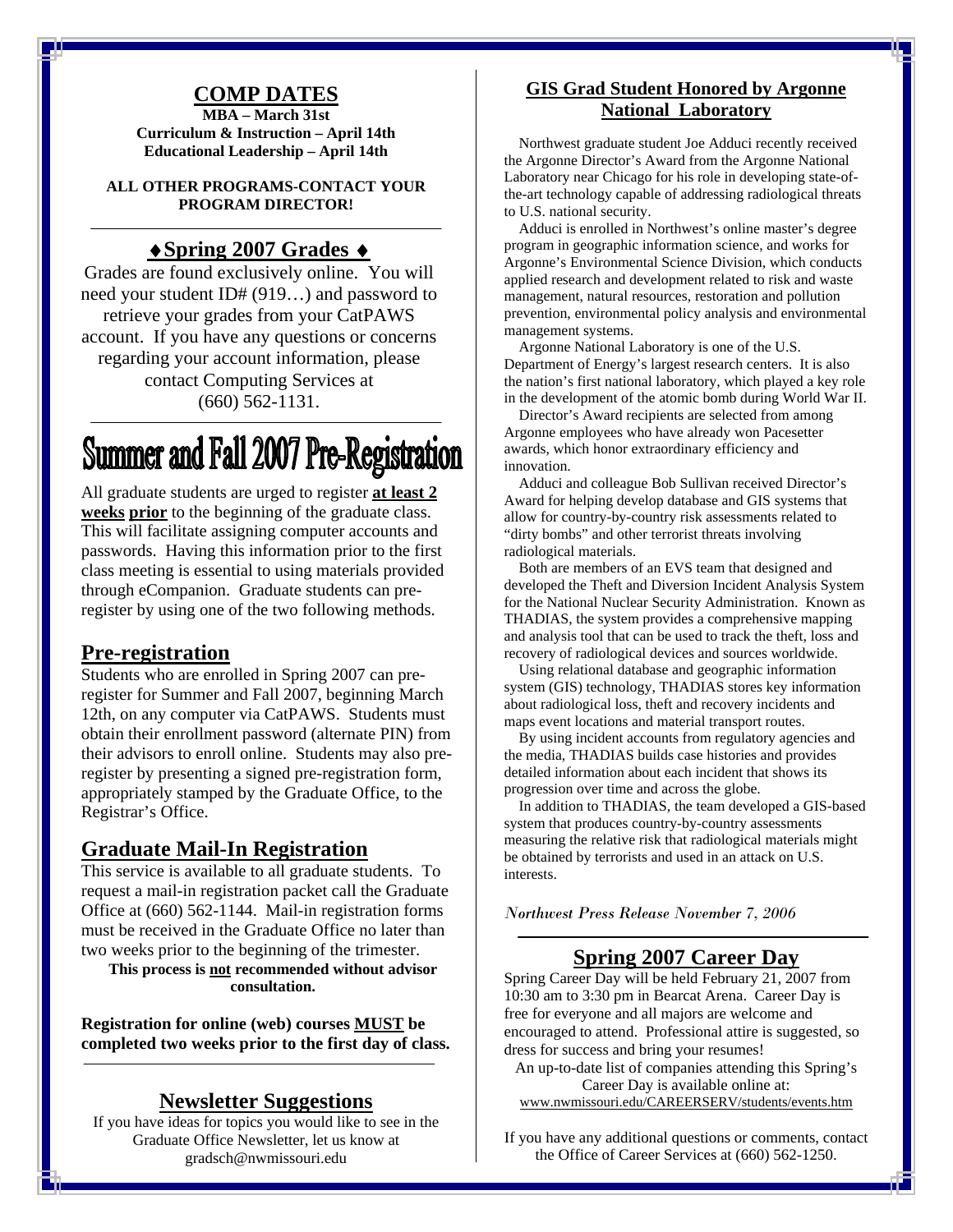# **Computer Access for New Students**

To secure your **S2#** and your **password** go to: [-www.nwmissouri.edu](http://www.nwmissouri.edu/)

-click on quick tools and select "CatPAWS"

-click on "Enter Secure Area"

-proceed to the next page where you will enter your Northwest 919#

-for your Pin number, use either the last 6 digits of your ID number or your birthday in MMDDYY format (you will be prompted to change your pin and set a security question)

-proceed to the next page and select "Personal Information"

-bottom of the next page, select "Northwest Email Initial Information Retrieval".

#### **For all new students:**

Please take time to explore CatPAWS' Secure Area as it includes: current enrollment, transcripts, grades, billing and personal information.

To log on to **eCompanion**, you will need the following:

- 1. username, (S2 number) see above
- 2. a) continuing students: try your 919# first, if incorrect, try your SS# (no dashes) b) new students: use your 919# (no dashes)

To check your **University e-mail** (all administrative offices and instructors will contact you through this account):

- 1. username, (S2 number) see CatPAWS'
- 2. password, see CatPAWS'

If you have questions or problems with your password or other computer needs contact the **Computing Services** office at **(660) 562-1131**.

# **GRADUATE STUDENT ADVISORY COUNCIL MEETING**

The Graduate Student Advisory Council Meeting is scheduled for Thursday, January 25th from 12:30- 1:30 in the second floor West Wing Conference Room 253 in the Administration Building. **All Graduate Students are encouraged to Attend!!!** 

# **Thesis Deadline**

The thesis deadline for Spring 2007 is Friday, April 6th, at 5:00 pm. Theses are to be submitted to the Graduate Office at this time in correct format. Thesis guidelines are available in the Graduate Office or online at the Graduate School publications web site.



# Outreach

### **(Location, Building, Contact)**

**If you have any questions regarding outreach in your area, contact for the given location follows:**

#### **Kirksville**

Larry S. Smith (660) 341-3759 larry\_s@kirksville.k12.mo.us

#### **Kansas City Center – Liberty**

For more information, call Northwest's Outreach office at (660) 562-1476 or Outreach Education Coordinator Holly Johansen at (816) 674-3041. Those with questions about the Kansas City Center may also contact Dr. Sandra Eckert-Stewart, Director, at (816) 736-6600.

#### **St. Joseph**

Mary Connor (816) 271-4113 [connor@missouriwestern.edu](mailto:connor@missouriwestern.edu)

Finishing your education master's degree? You might be eligible to teach dual credit courses for a school district. For more information contact Dr. Gary Howren or Amy Miller at: 660-562-1476 or [dualcr@nwmissouri.edu](mailto:dualcr@nwmissouri.edu)

## **BOOKS, BOOKS, BOOKS**

If you are wondering what books you need for your graduate classes and where you can get them, wonder no more. The answer is here. Simply log on to the following website. It holds all the information you'll need!

http://direct.mbsbooks.com/nwmissouri.htm or you can simply call: 1-800-325-3252

# **GRADUATE STUDENT BILLING**

Remember graduate student bills are mailed to PERMANENT ADDRESSES. Please be sure your correct address is listed as your billing address.

# **Owens Library**

*Did you know that librarians at Owens provide...*  **reference assistance through e-mail**: http://www.nwmissouri.edu/library/question/question.htm

**Customized assistance with research**: http://www.nwmissouri.edu/library/services/paper.htm

**Help with citing sources**: <http://www.nwmissouri.edu/library/services/citehelp.htm>

**Website:** www.nwmissouri.edu/library/index.htm **Librarian desk:**  $(660) - 562 - 1193$ 

**Library Hours** Sunday 1pm- Midnight Friday 7:30am- 5pm Saturday 11am- 5pm

Monday-Thursday 7:30 am- Midnight